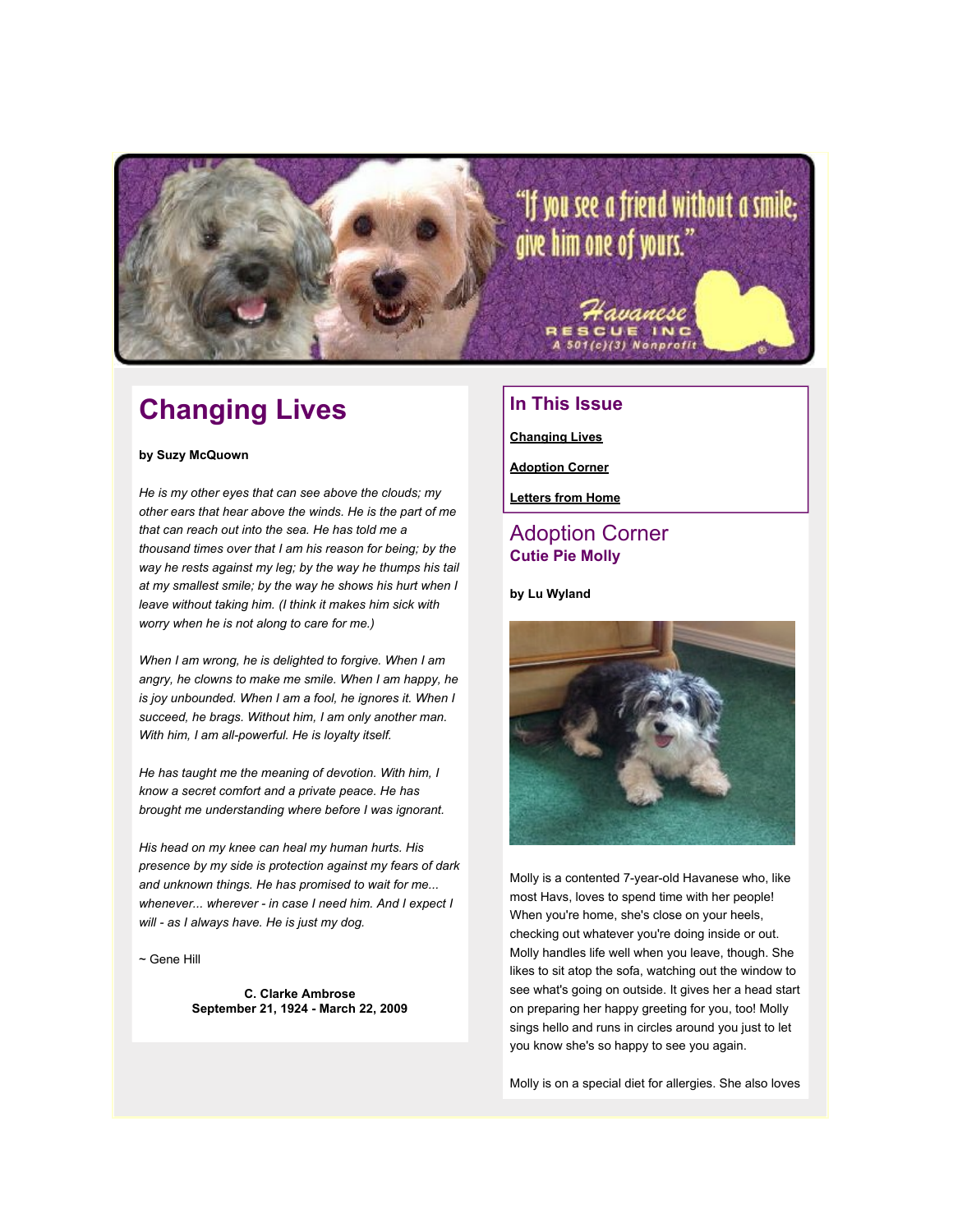

Cornell chemical engineering student, Army laboratory scientist, Harvard Business School graduate, husband, father, grandfather, church treasurer and trustee, supporter and treasurer of the Florence Griswold Museum. Clear blue eyes, tall in stature, athletic build, confident. This was the C. Clarke Ambrose many knew, loved and respected. For most, it would be enough, a life filled to the brim with success, family and accomplishment. But, those within the Havanese community were kind enough to open their hearts to share the Clarke Ambrose beyond the public persona. Through their stories I have come to be acquainted with Mr. Ambrose. He was the staunchest and most thoughtful of supporters of the Havanese breed in general and Havanese Rescue, specifically. We all share the loss of a man who was passionate about these little dogs from Cuba, who seldom spent a day during the last eight years without one or two or three at his heels.

However, no story about Clarke would be complete without the mention of Champion KB's Star of Havana. She was the Ambrose's entrée into the Havanese breed when she bounded into their lives in late 1999. Hanna quickly finished before the age of seven months and enchanted her owners with wins at the 2000 HCA Specialty, 2001 Westminster Show and ended the year as number one in All Breed. Other Havs followed in the show ring, including Laredo and Starlet, Hanna's daughter, as well as PJ, co-owned with Lynn Nieto, who was awarded best of breed at Westminster just two months ago. It was Hanna that Clarke asked Joan to bring to his hospital bedside during the last hours of his life. Can there be any more poignant comment on the bond shared between this man and his dogs?

It is my belief that individuals are best known through the

treats, which for her are apples and carrots. Because of her allergies, Molly gets a bath once a week with a special shampoo. She handles the bath just fine. She doesn't like her feet to be messed with, though, so someone experienced in grooming needs to do her nails for her. Molly also takes Atopica twice a week for her allergies. She has dry eye, as well, and gets drops to treat that.

Molly would love to be an only dog. She has enough love to keep your heart and your lap quite filled! If you think this loving, low-energy girl is right for you, please go [here](http://rs6.net/tn.jsp?et=1102554972990&s=2126&e=0018CrA0ReavjiE3WKo7XSUn8PvttPHW6oymAlKTA3iy27FVubM6LRrAfkvAVQ36GuCKF5Gfl2my99iTBW4M68kLz5SWNgc-k_HqZfirgo6furUBGA8RSsD2z8PlOkoVvY_qy5i3E54rhs=)

to complete an adoption application.

## **Letters From Home**



### Hi Everyone,

Its been five months and I wanted you to know that I'm doing fantastic! My new home is in Mesa, AZ - WHAHOO! No snow! I loved my mom Mary Ellen in Minnesota and was kinda scared going on an airplane, but when I arrived in Arizona I jumped into my new dad's arms as soon as he opened my travel crate and we've been buds every since. I'm always warm and comfy, and dad lets me sit next to him on the couch. I sleep on mom's lap, too. I also have a Havanese brother and sister named Casey and Sage, and we're all the same age. There's a big window next to the couch and we sit on top to look out to see the people and other dogs walk by. We're all very good watchdogs so we let mom and dad know if someone comes near the house. I don't like big trucks so I bark at them, too. I also met my new doctor. Her name is Betsy King and I guess she's okay. I may change my mind, though, when she gives me my shots.

There are lots of toys, great food and treats. Sometimes mom and dad have to work so Auntie Patti who lives next door comes over to let us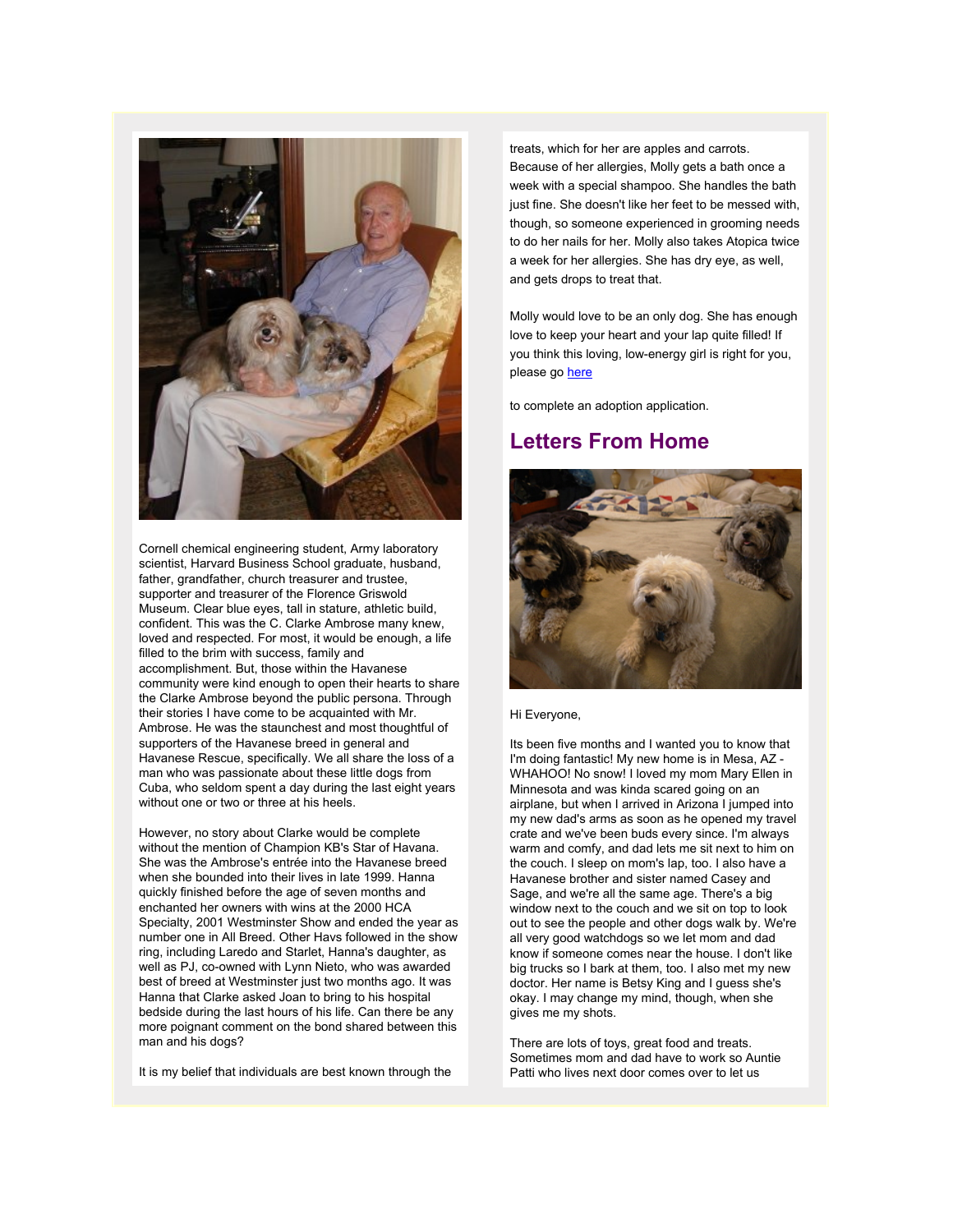words of others whose lives they have touched. Allow me to share their thoughts and recollections with you.

*"Clarke was a quiet, behind-the-scenes presence in Havanese Rescue. He was always ready to ponder a situation and give advice when asked. There were many times I'd pose something to him and then would hear, maybe even several days later, his thoughts on the matter. He didn't just give rescue lip-service - he gave it his all. The condition of the dogs that came to us mattered to him, but even more, he wanted to be sure we could effectively work to support them in their transformation to happy and healthy Havanese.*

*"Aside from rescue, what stood out most frequently in conversations with Clarke was his love for his own Havanese. I could hear it in his voice when he shared stories about them. The puppies made him laugh, each one with their own distinct personality. He often was getting one or another of the dogs ready for a walk when I called to talk with Joan. They were a big part of his day and often, I suspect, they were the best part of the day that he and Joan shared. As for many of us, his dogs were his family. I'm grateful he not only was a part of some of the most beautiful Havanese out there in the ring, but also that he recognized the beauty they bring to our homes and lives. In that recognition, he made it a point to help Havanese Rescue succeed. He's touched many lives because of this."*

*"Clarke was not a disciplinarian and allowed his dogs a great deal of freedom. He did not mind if they jumped on the couch or the bed. He adored his dogs. Every morning he would cook bacon and was happy to share with his dogs."*

*"One of the things that always struck me about Clarke Ambrose was his certitude about life, generally, and Havanese, in particular. Joan, his wife, shared with me a story from their son Steve's childhood. Joan had gotten up several times during dinner to convince Steve that there were, in fact, no monsters under his bed, but two-year-old Steve's fears were not to be assuaged. Finally, Clarke left the dinner table and said, 'Nothing will happen to you.' Steve retorted, 'How do you know? ' Clarke replied, 'Because I'm your father and I won't let it.'*

*"That same certitude carried over into Clarke's involvement with Havanese Rescue. For Clarke, there was not a thing that couldn't be made right by sheer grit and determination. Clarke's position was that the alternative for Havanese in puppy mills, being sold at auctions, etc., was just simply unacceptable and that Havanese should be helped in whatever way possible, whether it was convincing folks to take on a project, auction, etc., or to litigate on the part of Havanese dogs in peril. Clarke brought his rich life experience to Havanese Rescue, providing contacts, ideas and material support. He loved each and every one of his own dogs and was constantly intrigued and appreciative of the distinct*

outside to go potty. She's lots of fun and brings her Chihuahua Coco. That's way cool 'cause we all have to go out every couple of hours. If we behave she gives us some salmon treats - I try real hard to behave 'cause those treats are awesome. We play a lot, take walks and I get to sleep on a big, soft bed.

I'm sending pictures of me with Casey and Sage 'cause I wanted you to see my new family. Thanks to everyone who took care of me. I've got a super-great home. Now I have to go and play. Luv you all!!

**Tucker** 

## **Donations**

Everyone hears about the economy...few stop to think about what it means to pets. Pet relinquishment is increasing rapidly. Please help when you can.



# **Great Links**

[How HRI Donations Are Used:](http://rs6.net/tn.jsp?et=1102554972990&s=2126&e=0018CrA0ReavjjFHyKPQHBv-WY74Lf9vKhZqSSSQhR0gUUSbbuhvlUZEu6r1ramU8j9XO9wssTOQcavtmFob3M5_wh0Z844hMFXXkPiwbeBG_3ZaM056QYDC2XLcd2GfCQ9gWe8lrA5_dtF3cWiwIe36ZlrubpoMIy02wNPtyuTre6-9dGQO5cTN0xMgp_2EfbIoGvOc2T_1zAI6bKf8ghec9vMKx-RQy1fNWjGIR6xJy5CV0kjCnpUt7eTXC0H473IIWA9s15Q7ONnyKwVbu2T8PzkKbBPsHudhcDjH24-j3aUYXWwNi3UEw==)

[Breed Identification Project:](http://rs6.net/tn.jsp?et=1102554972990&s=2126&e=0018CrA0ReavjijE5_eraCnP5KtHd_CSh85ZSEiWYJZX80uGSB0oyxtsPVa7HrmRyvVuWPPCH82f5YxhjwzT8WMF53PB49eECqTTUhRYfWY0cwfIq6QwuE5knppgjwpe9b44W7OYISutaldYGuHWBGbVpG4TQytGwwbtNg2IncFPFJL6LMxmYTIURPxBH1KvzbWhxKH6FhkkwSo14xPdeD7s_SlTAQpijdijbHcjWyNdrCKRlIWc-CXnro3poMjTi0gjGRy6wzbySO8FfXRrSXa8g==)

[Rescue Quilt Project:](http://rs6.net/tn.jsp?et=1102554972990&s=2126&e=0018CrA0ReavjiYhTPQ4lefNLsNnG12YVGbHQd3dIF8sPPsP2xhhIRSsomHvhVDODMNtl5SgvZOWH3HPXTHRUaTZegrHnVzeBYVEk-43DGmgXplUR_Z1aG1sosAgKQi3efqR9fMUNnFlKdEEl9pj74IHLJvio5pLiKzgw5hFJIIMYXhwlbspF5_ZFr0mj7OGOv0bXw4cS7A4ut5PUQ6B046AwtpfdMLWKVb)

CONTACT INFORMATION **CONTACT INFORMATION - Do not "reply" to this newsletter. Choose an appropriate contact below.** Click [here](http://rs6.net/tn.jsp?et=1102554972990&s=2126&e=0018CrA0Reavjgji6KKBl3TULorJ0qrBpNwSOaSQhsr5uvRyC43acpLOE-Eua9Y98lg_z0zCGRXrNLkDbnQ9KYsnsCY592zXF4PnwfbiElf6PQKukqFR5JonHsvbmkU6f82dGYb9rKFPsI=)

to request assistance for a [dog needing rescue](http://rs6.net/tn.jsp?et=1102554972990&s=2126&e=0018CrA0Reavjgji6KKBl3TULorJ0qrBpNwSOaSQhsr5uvRyC43acpLOE-Eua9Y98lg_z0zCGRXrNLkDbnQ9KYsnsCY592zXF4PnwfbiElf6PQKukqFR5JonHsvbmkU6f82dGYb9rKFPsI=)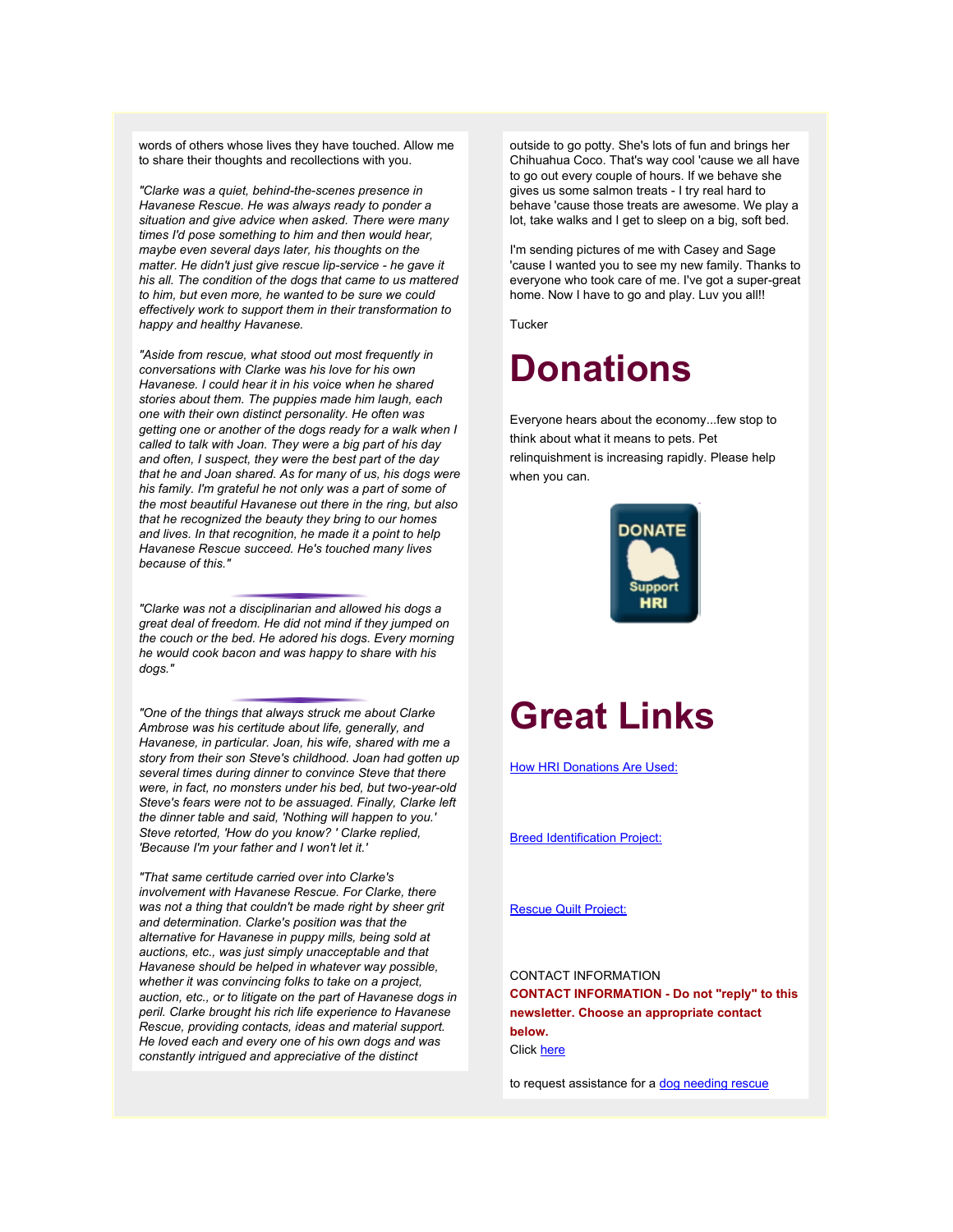### *personality each one had."*

*"The loss of Clarke is monumental to his family and to all who knew and loved him. He and Joan have always been among the staunchest and most generous supporters of Havanese Rescue. Clarke, was the more behind the scenes half of a dynamic duo who, with great grace, always were focused on the bottom line of what was in the best interest of any one individual Havanese or the breed, itself.*

*"They both gave tirelessly of their energy and resources wherever it was most needed. My heart breaks for Joan having lost her life partner; they were rarely apart. If Joan was visible, no doubt Clarke was not far away. He will be greatly missed and remembered with great fondness and love. Their contribution to the Havanese in all of their glory in their having the top show dogs and producers, as well as caring about and providing for every lost and at-risk little one that came into their radar, will never be forgotten. He truly was a quiet Hero for our Havanese."*

*"Clarke was instrumental in the founding of the Greater New York Havanese Club. He very much wanted to see an active and vital metropolitan group. By cajoling, prompting and insisting, he got Joan to invite Maria and Rosalie Leone along with myself to a quiet dinner in order to pull us together to form the club. Clarke steered us through the incorporation process and was the treasurer until earlier this year. Clarke was the club's greatest booster, handing out compliments and kudos for our gatherings and events. It delighted him to see the club get off the ground. He was a dear, dear man. When you sat and spoke with him his attention was rapt, and you knew you and he hit it off when he smiled with that wonderful gleam in his eye. We shall miss him so."*

To end, I thought perhaps this last quote, poignant and telling, best describes the nature of Clarke Ambrose - the concern, consideration and absolute affection he held for our sweet Havanese:

*"If it was raining while Joan and Clarke were in New York, he used to walk the dogs separately under his umbrella. I had never seen it myself, but I always used to picture this tall, patrician-looking man, large umbrella in one hand, walking a Havanese on the avenue. Joan said that Clarke felt they needed their own time under the umbrella. Probably it was easier to handle, but all the same, it took time and that's just who I think Clarke was. He gave his undivided attention in the gentlest of ways. (You see, I'm a New Yorker - we rush and we try to get things done quickly, especially walking recalcitrant dogs in the rain! And, to picture Clarke out in the rain walking dogs individually, one at a time...) What a gentle man - the true meaning of being a gentleman."*

My sincere thanks to Alison Brackman, Mary Cane, Stacy DeJoseph, Patt McRae, Paula Perlmutter and Lu Wyland

#### Click [here](http://rs6.net/tn.jsp?et=1102554972990&s=2126&e=0018CrA0ReavjiE3WKo7XSUn8PvttPHW6oymAlKTA3iy27FVubM6LRrAfkvAVQ36GuCKF5Gfl2my99iTBW4M68kLz5SWNgc-k_HqZfirgo6furUBGA8RSsD2z8PlOkoVvY_qy5i3E54rhs=)

.

to complete an adoption application. Click [here](http://rs6.net/tn.jsp?et=1102554972990&s=2126&e=0018CrA0ReavjitwSR0aUwjFs7kqn9jOKRi04n8kBhs8Fycttp2AdAb08_wqiZMjihJh4VmdCK3t4tGyvdVcSe4IWuauCewwWtpRXn_Dr4hpBjDTr-IKv6v841kVtJXPfAXX1Tle0II-6oYHJlgxA-bZTKB6hVlYboLl01R6gh9q0QQD0UiRBJ8pOptIxbA4fIU)

to volunteer with Havanese Rescue Inc. Click [here](http://rs6.net/tn.jsp?et=1102554972990&s=2126&e=0018CrA0ReavjjkzajNGp3JDjZcdGvsY3lqJDGvFVzB4Z62yHJLzlRF-MVzEsZ-Y7R0Z4deZrsnQtea0yA8I67ZfQI11vxPak5maOin_B3MtFKu2QhMt7UHAnn2UxN-l4m_ZM7bJQuWgS-xOaY8kFU27vlRfEicf2JHz-9vyEHIKTOurEmBrDpTjLDVlxpSU7eiVXiJVEamMLEixn7CbCS1kiAzzNkEfCNv)

if you have a question, or a suggestion for this newsletter.

Click below to **check the status** of your **previously submitted**:

[volunteer application](http://rs6.net/tn.jsp?et=1102554972990&s=2126&e=0018CrA0ReavjgAcoSG66Jlw7MORSQeo1C_UEJdZ_DYhgoANnI2e-8WiG2BLaE9t8phIECjZSTY8Mk2MZmxcQXDXuY0qT06DLCALHHVP93AALEYDb9z-gfpyp8jMq3ZiOWLeHsOyQTYEC0oOarZa-w-60BlK-hIrbj-K4QJVMkvgNC0MPvCeE742O9P2Fx7gcXQMrLdB9UAkrVmtps9b2TCFl9Oej6DOrJQbH669y_Rqp2-_5fCiONYVQSTSmd3WyPuDPGGen0pj3AFjkwg-o8Kkvv8pGVjHpI9W3nTZbXPHOZT77bGay9OeQ==)

[adoption application](http://rs6.net/tn.jsp?et=1102554972990&s=2126&e=0018CrA0ReavjhNh6N7Kt5kLqZT_JuuwhUivwUMyr4LeT6k5woaefrchL7jlrmDo4rY6cY3bpFMSl1UJxFjn9gOFp0M8CqcnIYJC3BLkVGaajE8qCa4N1k_sgTVZj2UY1TOlUsDbw0k34Q=)

## **Newsletter Staff**

Editor - Paula Perlmutter Production Coordinator - Lori Brostrom Copywriters - Lu Wyland, Suzy McQuown Graphics/Production - Michelle Burke Proofreaders - Lu Wyland, Suzy McQuown, Charlene Renslow

### **Havanese Rescue Inc**

PO Box 126 Peconic, New York 11958